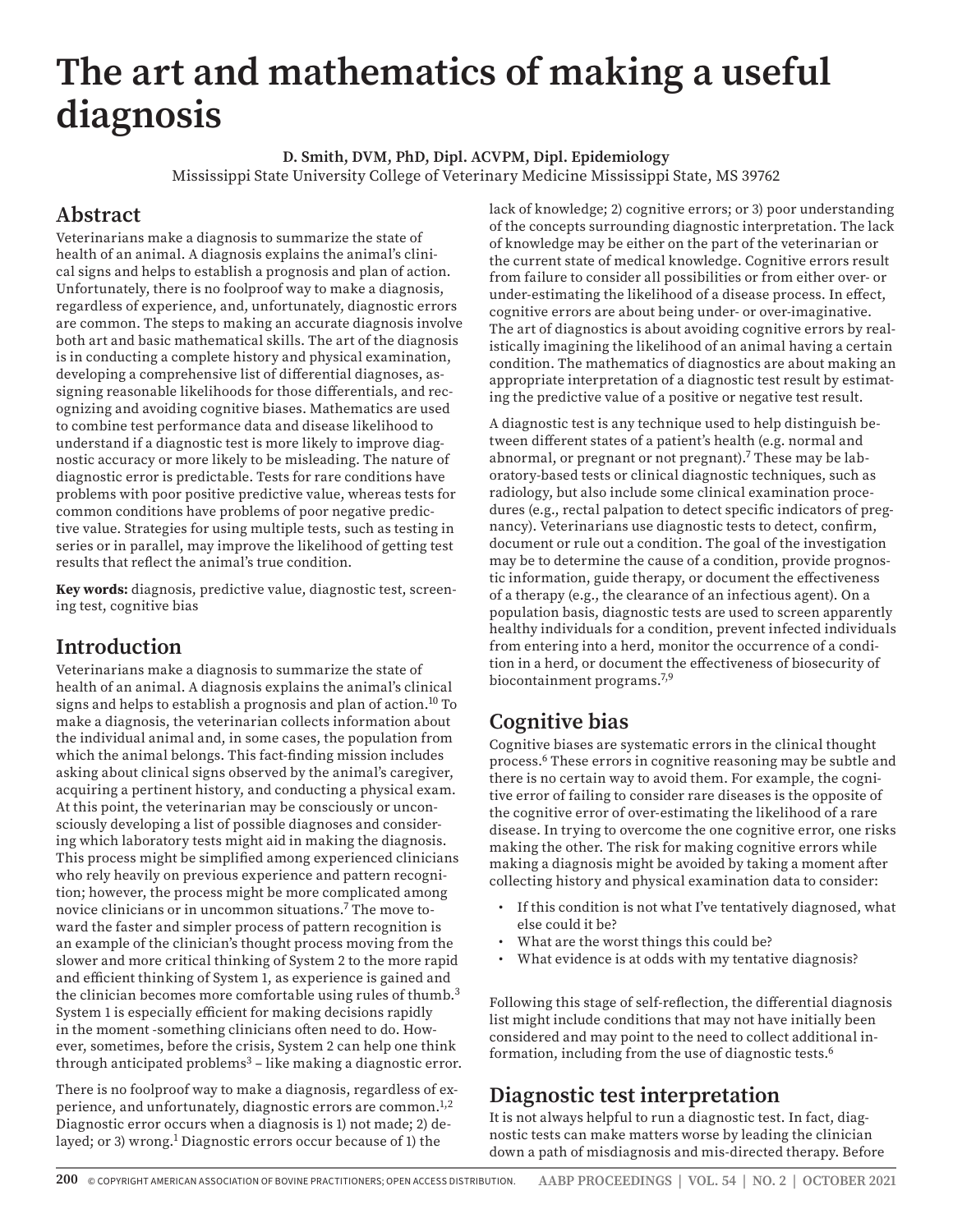choosing to use a test, the clinician should consider whether:

- The condition is likely or unlikely
- There are diagnostic errors associated with the test
- The test will help to distinguish conditions
- There are any adverse health risks associated with running the test
- The results of the test would alter the treatment plan

The first two points, the likelihood of the condition and the diagnostic errors associated with the test, are the components of estimating the predictive value of a test – whether the test results are likely to represent the true health status of the animal. The other points are also practical considerations for whether the test results will be clinically useful. For example, recovering a pathogen from the tissue of a sick animal means something different than finding serological evidence of exposure to the same agent that occurred at some point during the animal's life. Also, the likelihood of finding an agent among animals with and without the condition should be considered before deciding that the agent is the cause of the condition. For example, culturing generic Escherichia coli from the feces of a calf with diarrhea is not convincing evidence that the organism is responsible for the diarrhea, because it is equally likely to be recovered from the feces of any normal calf. Sometimes the stress or risk of injury from collecting the sample or restraining the animal can be more detrimental than the value of the test. Finally, a diagnostic test may have little value if the results are unlikely to change the course of therapy.

The performance of diagnostic tests is evaluated by parameters of sensitivity and specificity.4,5 Sensitivity (SENS) is the conditional probability of testing positive, *given that the individual truly has the condition*.

 $SENS = P(T+|D+)$ 

Specificity (SPEC) is the conditional probability of testing negative, *given that the individual truly does not have the condition.*

 $SPEC = P(T-|D-)$ 

By themselves, SENS and SPEC provide no directly useful information to the clinician because the parameter only apply to the condition of knowing the status of the animal's condition. However, these test performance statistics are useful for test interpretation when they are used in combination with an accurate pre-test estimate of the likelihood of the animal having the condition. Accurately estimating the pre-test probability of an animal having a condition is an art that improves with experience and the ability to reasonably overcome cognitive biases. Pre-test probability (PD) can be thought of as the proportion of animals having the condition from an imaginary population of animals all with the same clinical presentation and history as the animal under evaluation. We estimate PD from what we know from the literature, other epidemiologic knowledge, the history and physical examination results of the animal, and previous experience.

The astute clinician is interested in knowing how likely a test result is to reflect the true condition of the animal. This is called the post-test probability or the predictive value of a test.4,5 If the result is not likely to represent the condition, then perhaps the test should be avoided or, at least, some results should be viewed skeptically (Figure 1). Positive predictive value (PPV) is the conditional probability of an animal having a condition, *given that the test was positive.*

 $PPV = P(D+ |T+)$ 

Negative predictive value (NPV) is the conditional probability of an animal not having the condition, *given that the test was negative.*

 $NPV = P(D - |T-)$ 

Both PPV and NPV are functions of the two test performance statistics (SENS and SPEC) and PD.4

$$
PPV = \frac{SENS \times P_D}{(SENS \times PD) + (1-SPEC) \times (1-P_D)}
$$

The formula for PPV is not as complicated as it looks. It is the probability for a true positive divided by the sum of probabilities for a true positive and a false positive.

$$
NPV = \frac{SENC \times (1 - P_D)}{SPEC \times (1 - PD) + (1 - SENS) \times P_D}
$$

Similarly, the formula for NPV is the probability for a true negative divided by the sum of probabilities for a true negative and a false negative.

For a given individual, the test result either represents the true condition of the animal, or it does not. We can think of PPV and NPV as the proportion of that imaginary population of animals with the exact set of history and physical examination findings that would have truly had the condition (in the case of PPV), or not had the condition (in the case of NPV), given they had tested positive or negative, respectively. Therefore, PPV and NPV tell us how likely the test result is to be believable regarding the condition of the animal. This is not trivial. Any non-perfect test -and they are all non-perfect -could have extremely high or extremely low predictive value depending on the PD. Understanding this helps the clinician know whether to trust a positive or negative test result, or whether the test is more likely to be misleading than be helpful in a given situation. The nature of the diagnostic error is predictable. In circumstances with low PD, such as when apparently healthy animals are screened for a disease, then PPV is low. In this situation, positive test results should be suspect because of the number of false positive test results is high relative to the number of true positives. On the other hand, in circumstances when PD is high, such as when testing beef cattle for pregnancy in a herd with a good reproduction program, then NPV is low. In this situation, negative test results should be suspect because of the number of false negatives is high relative to the number of true negatives.

## **Improving test performance with multiple test strategies**

A combination of tests may be used together to improve either test sensitivity at the cost of specificity, or to improve specificity at the cost of sensitivity. These strategies may help in situations where a single test has poor positive or negative predictive value.

Using 2 or more tests concurrently and considering animals that test positive to any of the tests as having the condition is called testing in parallel. Parallel testing increases test sensitivity and results in fewer-false negative results, but more false positive results because of lowered specificity. Parallel testing is used when missing a condition is more costly than having false-positive test results. Parallel testing is useful for ruling out a condition, for example when the NPV of a single test is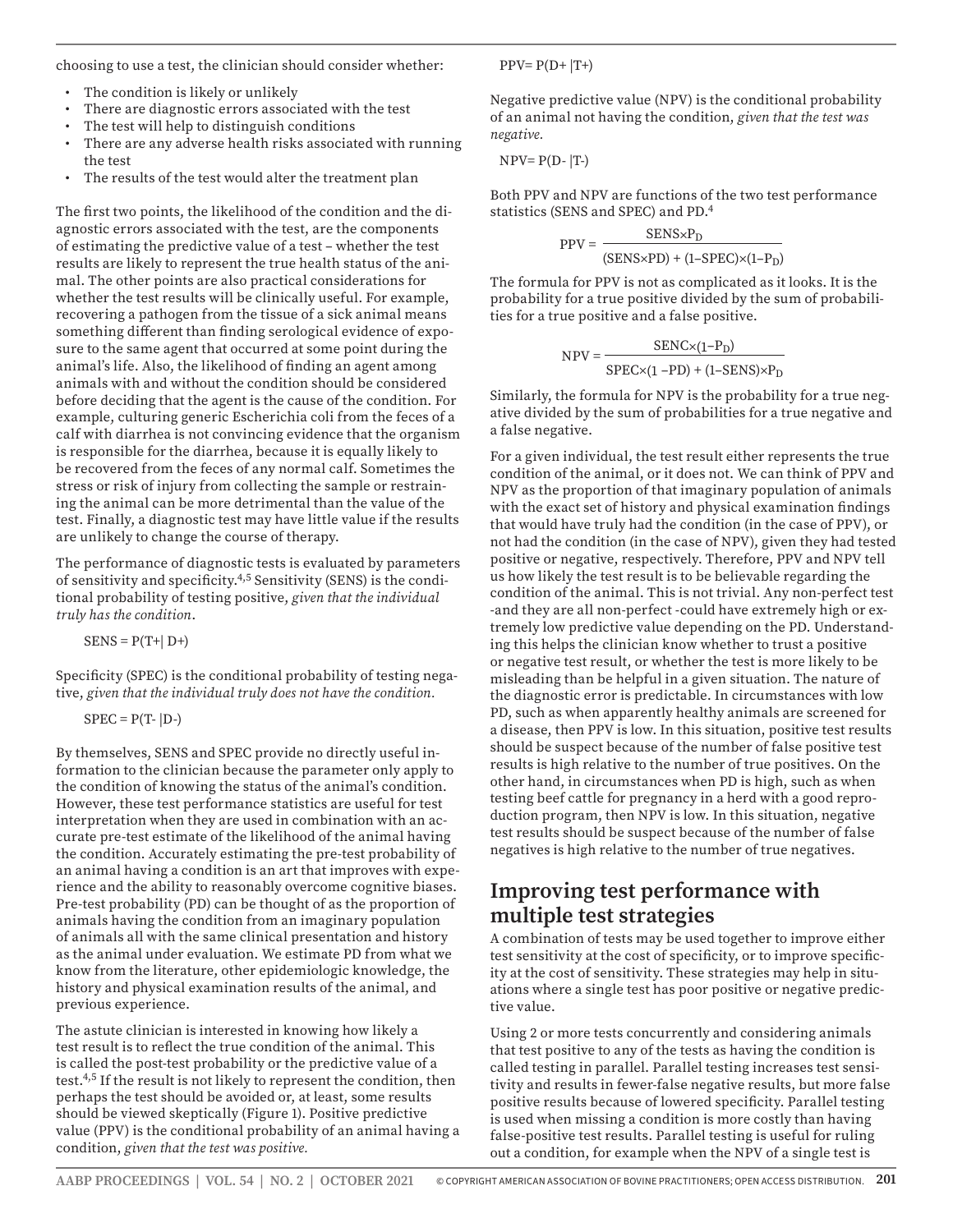low. The animal "proves" it does not have the condition by testing negative to multiple tests. "sNout" is the mnemonic used to remind us that negative results from very sensitive test strategies help to rule OUT a condition.8

#### **For two independent tests:**

 $SENSEP = 1 - [(1-SENS_A) \times (1-SENS_B)]$ 

$$
\text{SPEC}_{\text{P}} = \text{SPEC}_{\text{A}} \times \text{SPEC}_{\text{B}}
$$

Using 2 or more tests sequentially based on positive test results on the previous test is called serial testing. Typically, the subsequent tests are chosen because they are more specific. Animals that test positive on all tests are considered to have the condition. Serial testing increases test specificity and results in fewer false positive results, but more false-negative results because of lowered sensitivity. Serial testing is used when the consequences of a false positive test result are more costly than the consequences of missing a condition. For example, when a positive test result might lead to euthanasia of the animal, or where a single positive test result might classify an entire herd as having a condition. Serial testing is useful for ruling in a condition, for example, when the PPV of a single test is low. This is the typical situation when screening apparently healthy individuals for rare conditions. The animal "proves" it has the condition by repeatedly testing positive to increasingly specific tests. "sPin" is the mnemonic used to remind us that positive test results from very specific test strategies help to rule IN a condition.8

#### **For two independent tests:**

 $SENS_S = SENS_A$  x  $SENS_B$  $SPECS = 1 - [(1-SPEC<sub>A</sub>) \times (1-SPEC<sub>B</sub>)]$ 

### **Conclusion**

Veterinarians are in the business of making medical diagnoses. However, making an accurate and useful diagnosis involves both art and mathematics. Diagnostic prowess requires the veterinarian to be skilled in the art of physical examination, collecting a good history, and being aware of their cognitive biases. Basic mathematical skills applied to calculating the predictive value of a diagnostic test help the veterinarian gain insight into when a test will aid or hinder an accurate diagnosis.

### **Acknowledgement**

A contribution of the Beef Cattle Population Health and Reproduction Program at Mississippi State University. Supported by the Mikell and Mary Cheek Hall Davis Endowment for Beef Cattle Health and Reproduction. This work is supported by the Agriculture and Food Research Initiative Competitive Grants Program grant no. 2018-69003-28706 from the USDA National Institute of Food and Agriculture. Any opinions, finding, conclusions, or recommendations expressed in this paper are those of the author and do not necessarily reflect the view of the U.S. Department of Agriculture.

### **References**

1. Diagnostic Errors: Technical Series on Safer Primary Care. Geneva: World Health Organization, 2016.

2. Graber ML. The incidence of diagnostic error in medicine. *BMJ Qual Saf* 2013;22 Suppl 2:ii21-ii27.

3. Kahneman D. *Thinking fast and slow*. New York: Farrar, Straus and Giroux, 2011.

4. Martin SW. The evaluation of tests. *Can J Comp Med* 1977;41:19-25.

5. Martin SW. Estimating Disease Prevalence and the Interpretation of Screening Test Results. *Prev Vet Med* 1984;2:463-472.

6. McGee D. Cognitive errors in clinical decision making. *Merck Manual*, 2018.

7. Radostits OM, Mayhew I, Houston D. *Veterinary Clinical Examination and Diagnosis*. 1st ed: Saunders Ltd., 2000.

8. Sackett D, Straus S, Richardson W, et al. *Evidence-based medicine. How to practice and teach EBM*. New York: Churchill Livingstone, 2000.

9. Smith DR. Epidemiologic tools for biosecurity and biocontainment. *Vet Clin North Am Food Anim Pract* 2002;18:157-175.

10. Smith DR. I'm not positive that's a positive. Become indispensable to your clients by knowing how to choose, interpret and incorporate diagnostic testing in bovine practice. Conference of the Am Assoc Bov Pract 2018;126-133.